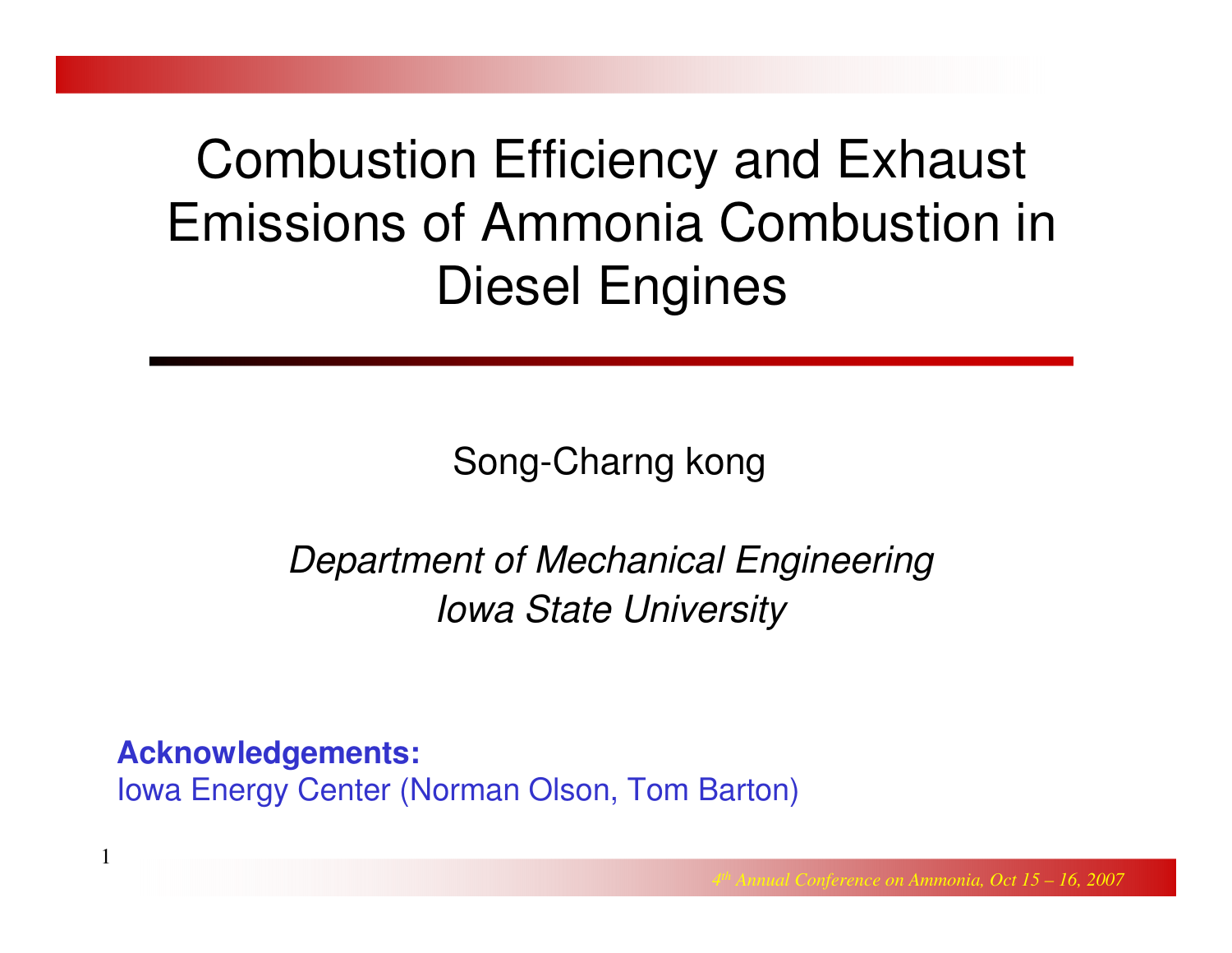# Background

- $\bullet$ **Motivation** 
	- •Ammonia (NH<sub>3</sub>) combustion does not generate  $CO<sub>2</sub>$
	- •Hydrogen carrier, renewable, etc.
- $\bullet$ **Challenges** 
	- $\bullet$  Ammonia is very difficult to ignite
		- Octane number  $\sim 130$
		- Autoignition T ~ 651 °C (gasoline: 440 °C; diesel: 225 °C)
	- $\bullet$ Ammonia flame temperature is lower than diesel flame T
	- •Erosive to some materials
	- •Ammonia emissions can be harmful
	- •Potential high NOx emissions due to fuel-bound nitrogen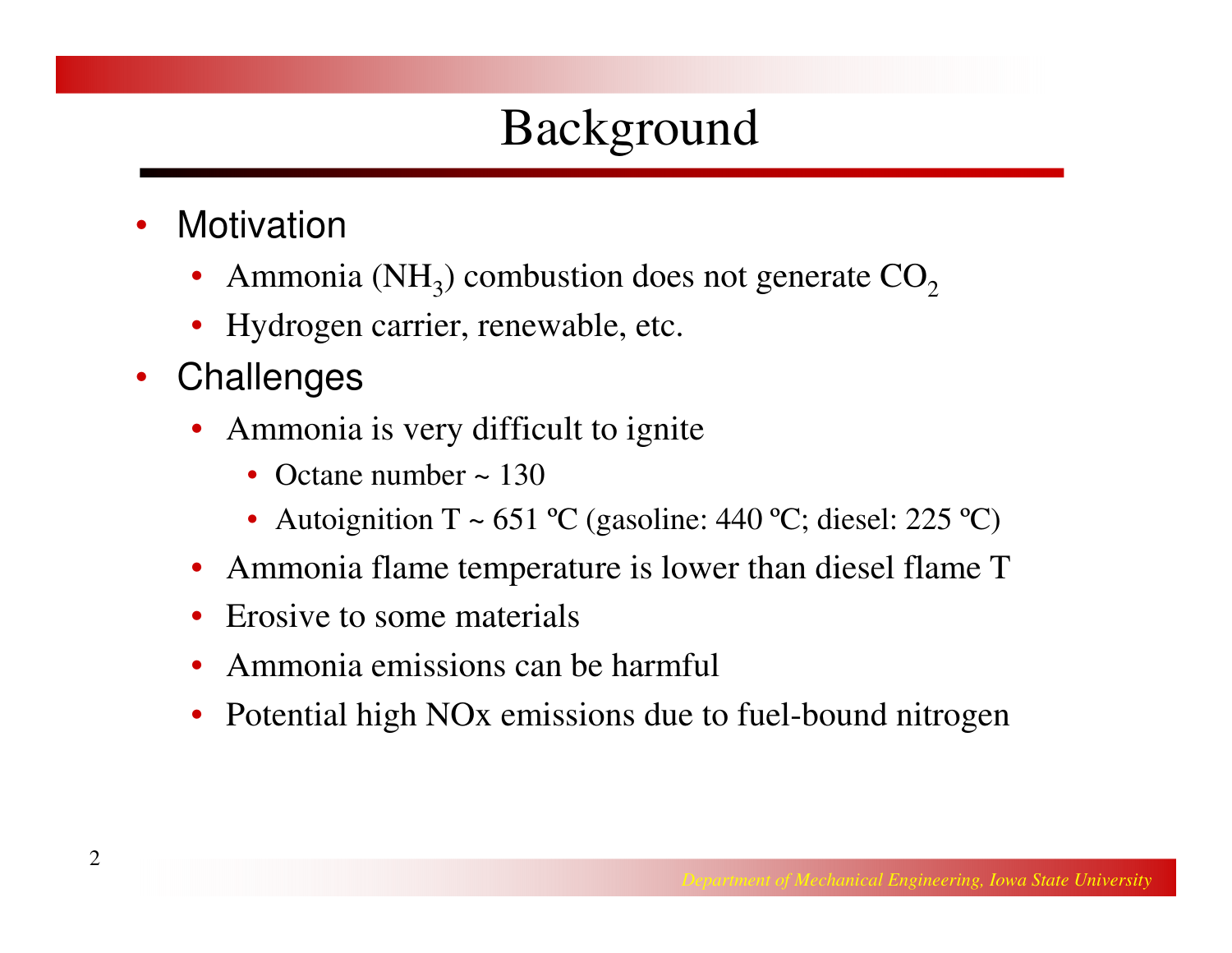# Approach

- •Introduce ammonia to the intake manifold
- $\bullet$ Create premixed ammonia/air mixture in the cylinder
- $\bullet$  Inject diesel (or biodiesel) to initiate combustion
	- •Without modifying the existing diesel injection system

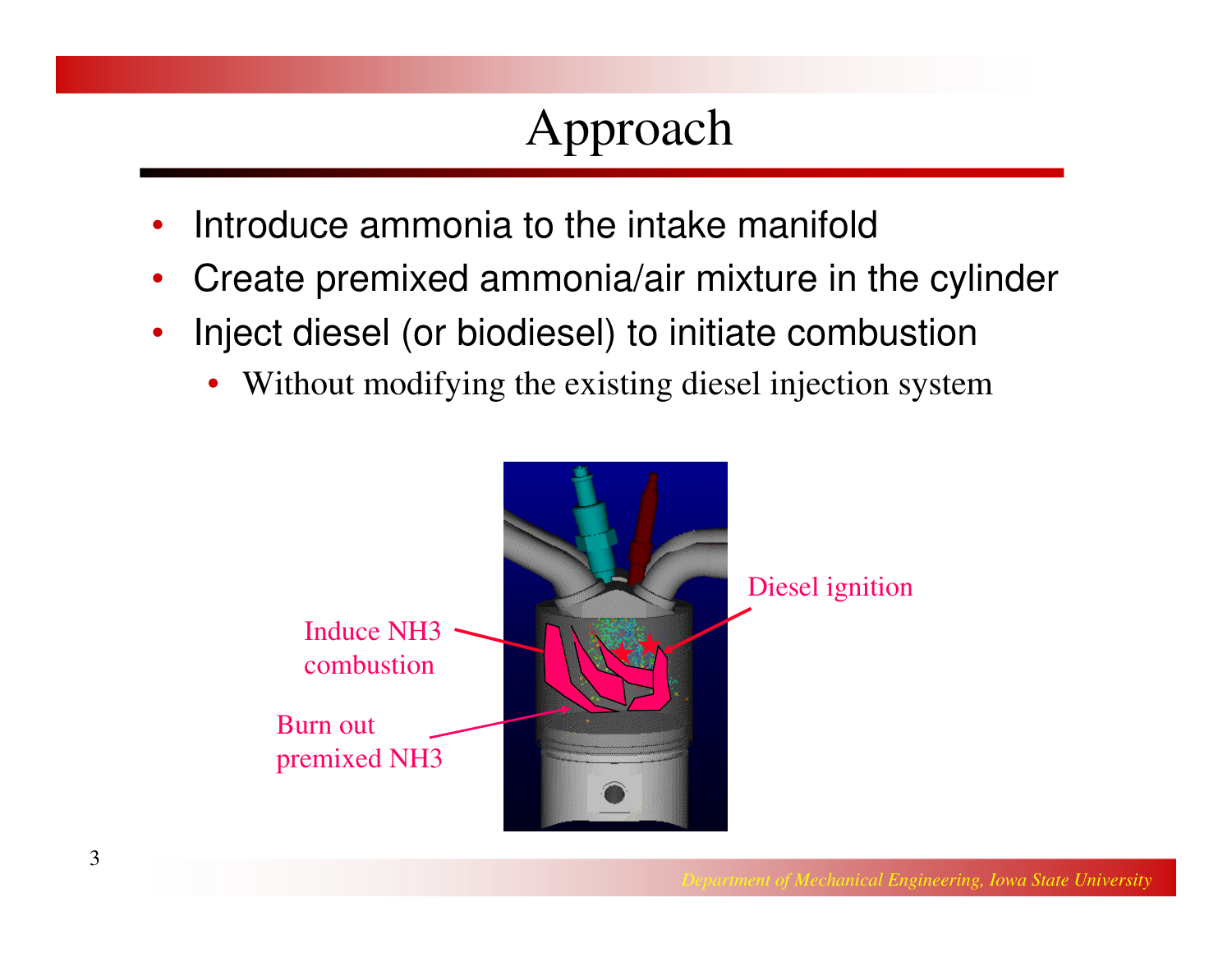### Ammonia Fueling System

- Fuel system
	- Vapor ammonia introduced into the intake duct after turbo, •before manifold



#### Fuel line

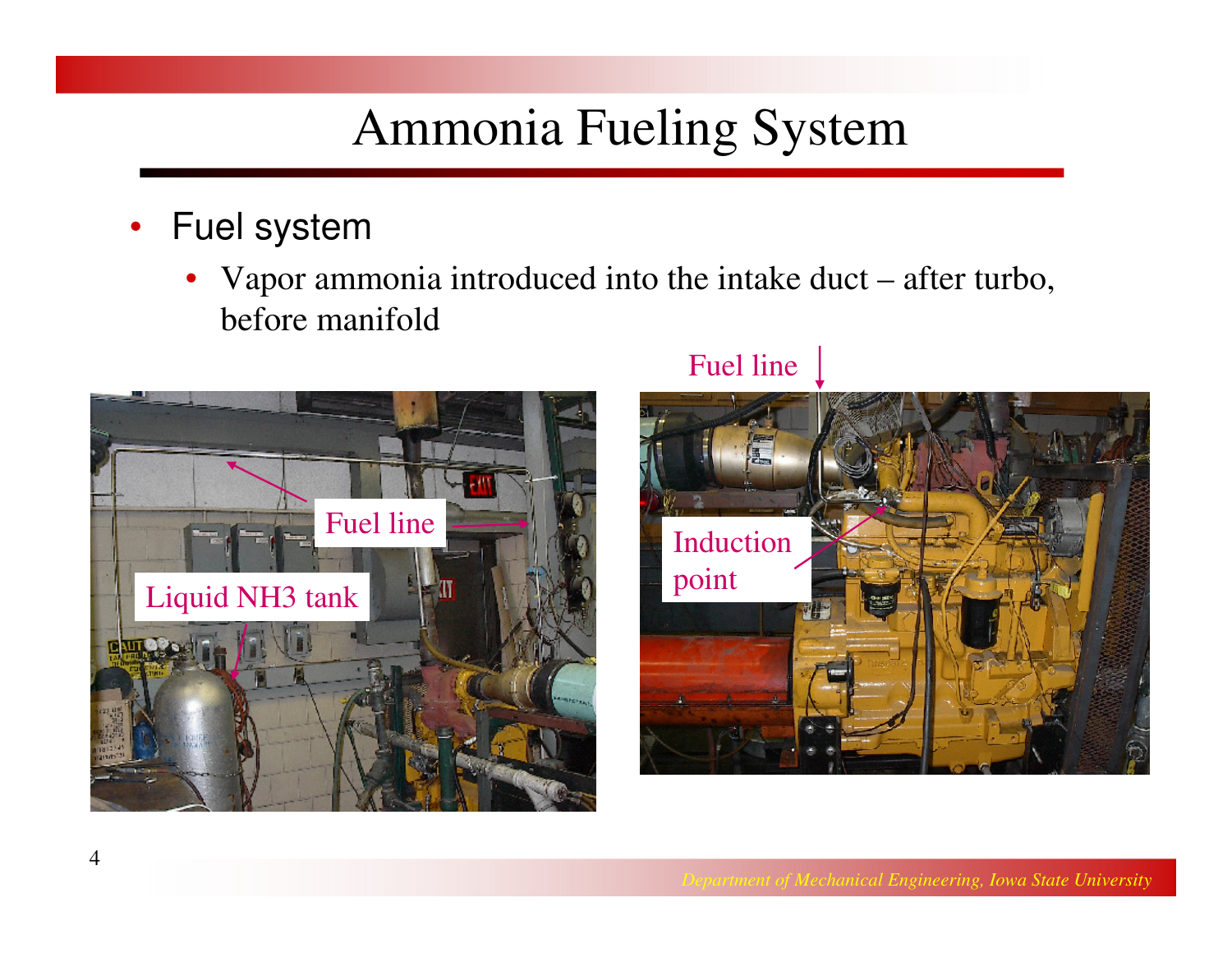#### Review – Previous Results

- • Demonstrated ammonia combustion with D2 and B100
	- 1. Constant ammonia flow rate  $\rightarrow$  constant torque increase
- 2. Varied diesel and ammonia flow rates to maintain constant torque

3. Used 5% diesel, varied ammonia flow rate for variable torque



*Department of Mechanical Engineering, Iowa State University*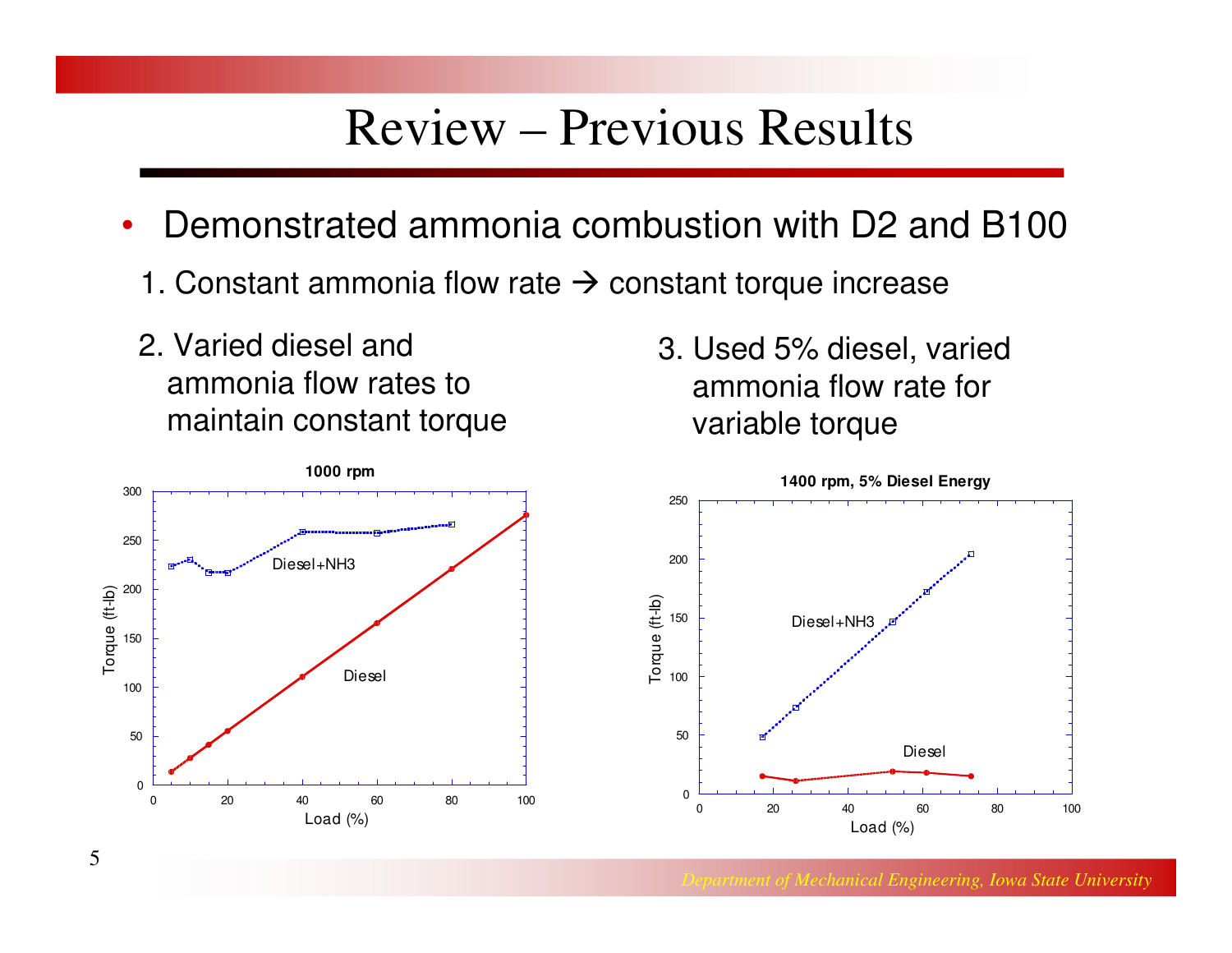### Present Results

- $\bullet$ Ammonia flow rate control
- • Gaseous and particulate emissions measurements
- Exhaust ammonia measurements
- Ammonia combustion efficiency
- Engine thermal efficiency analysis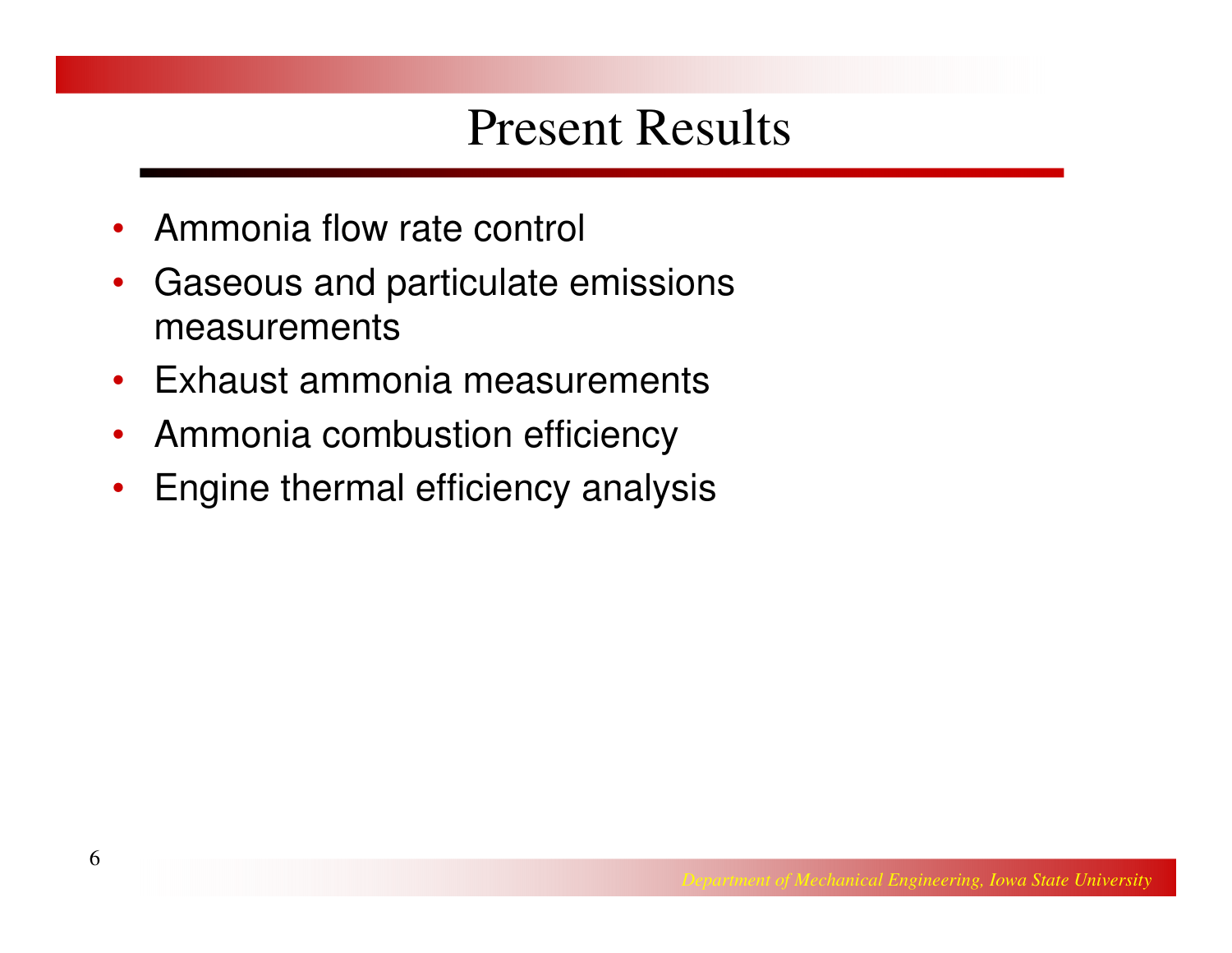### Ammonia Flow Rate Control

- • Issues:
	- $\bullet$ Materials – require stainless steel, carbon steel
	- $\bullet$  High pressure, high flow rate (as compared to other lab uses)
		- 0.5 lb/min for 1000 rpm, full load, 95% energy replacement
	- • Ag industrial application – regulating liquid ammonia at higher flow rates
- •Developed control mechanism

![](_page_6_Picture_7.jpeg)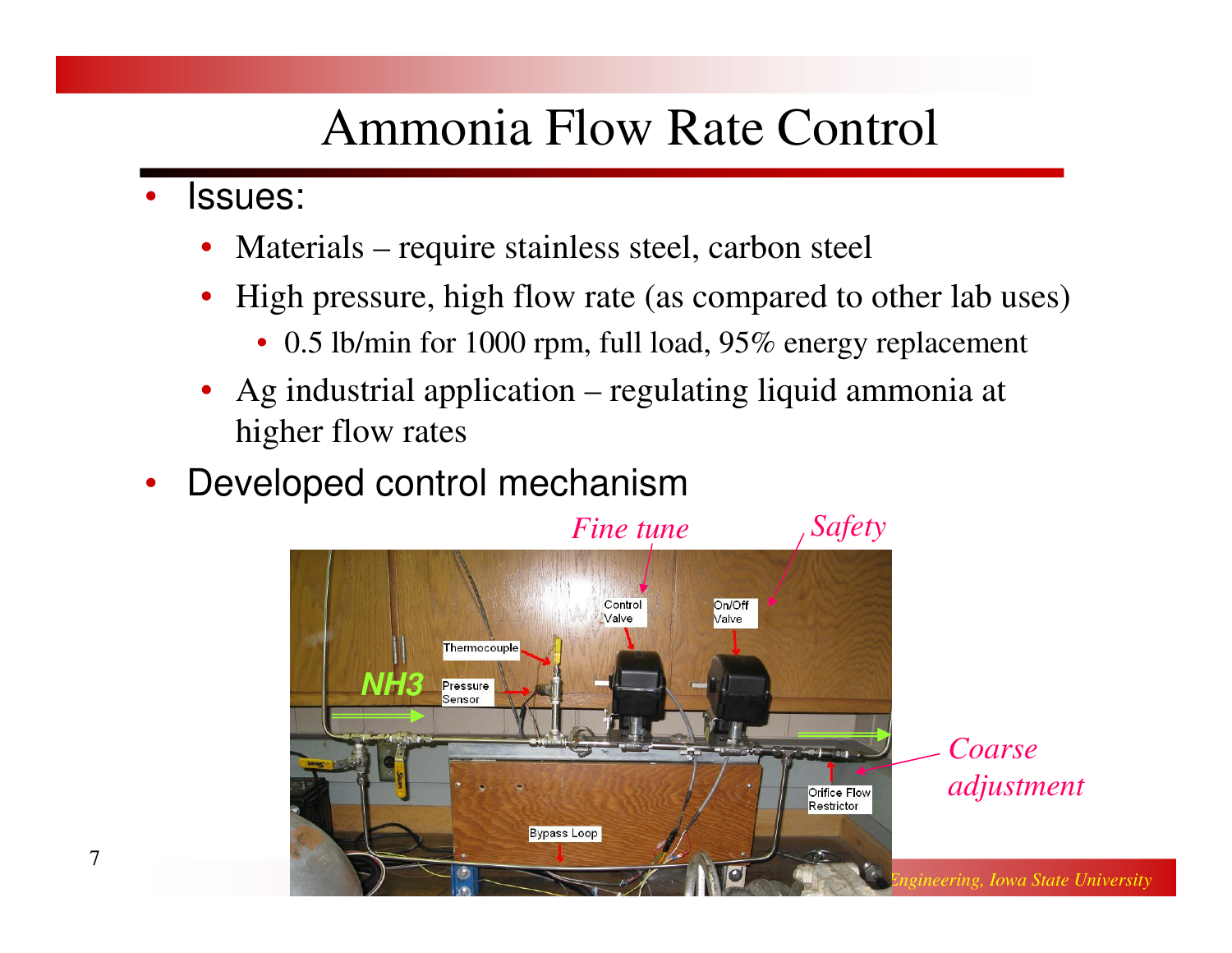#### Engine Test Results

 $\bullet$ Obtained stable engine power output

![](_page_7_Figure_2.jpeg)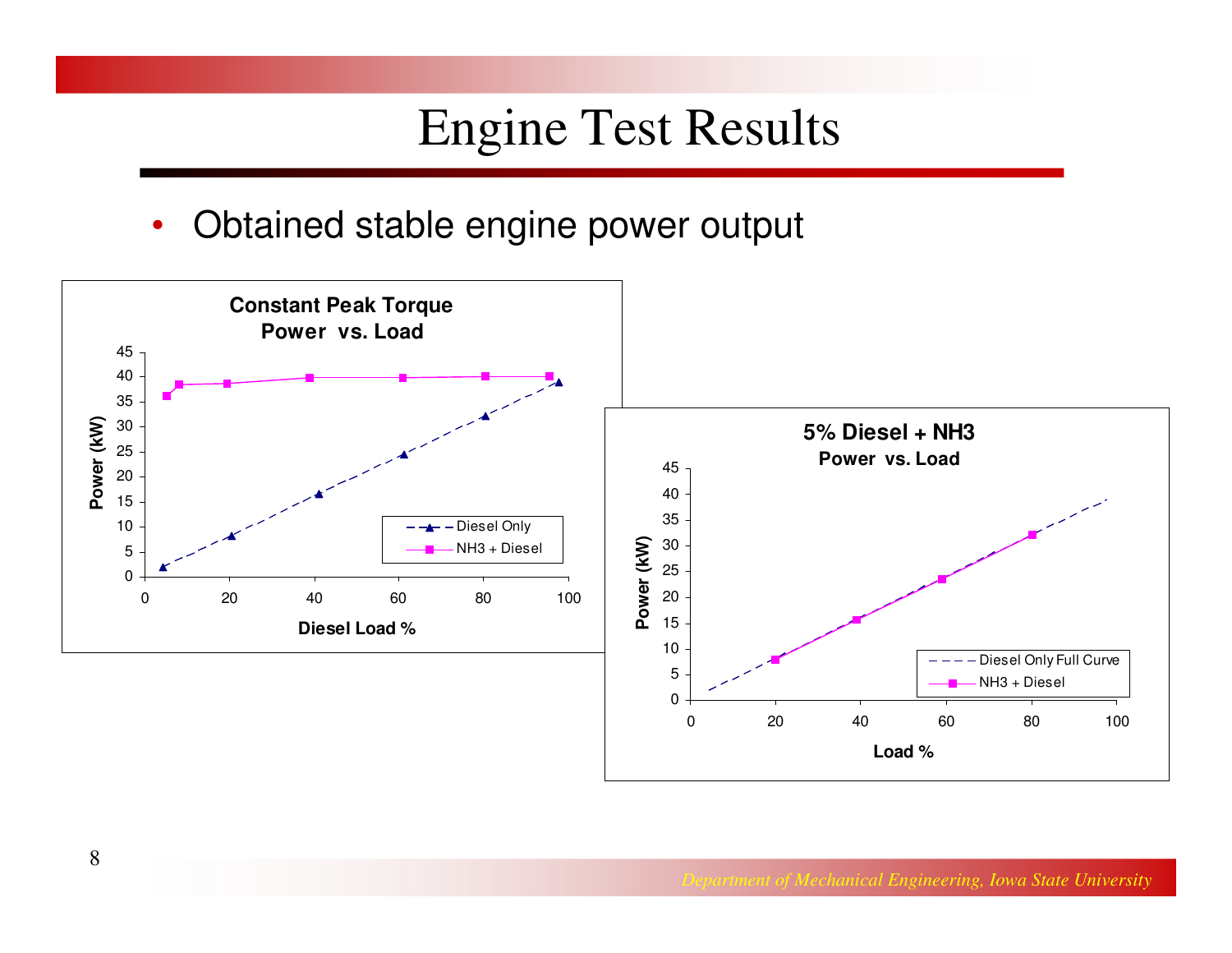# $\mathbf{CO}_{2}$  Emissions

•Always much lower than diesel values

![](_page_8_Figure_2.jpeg)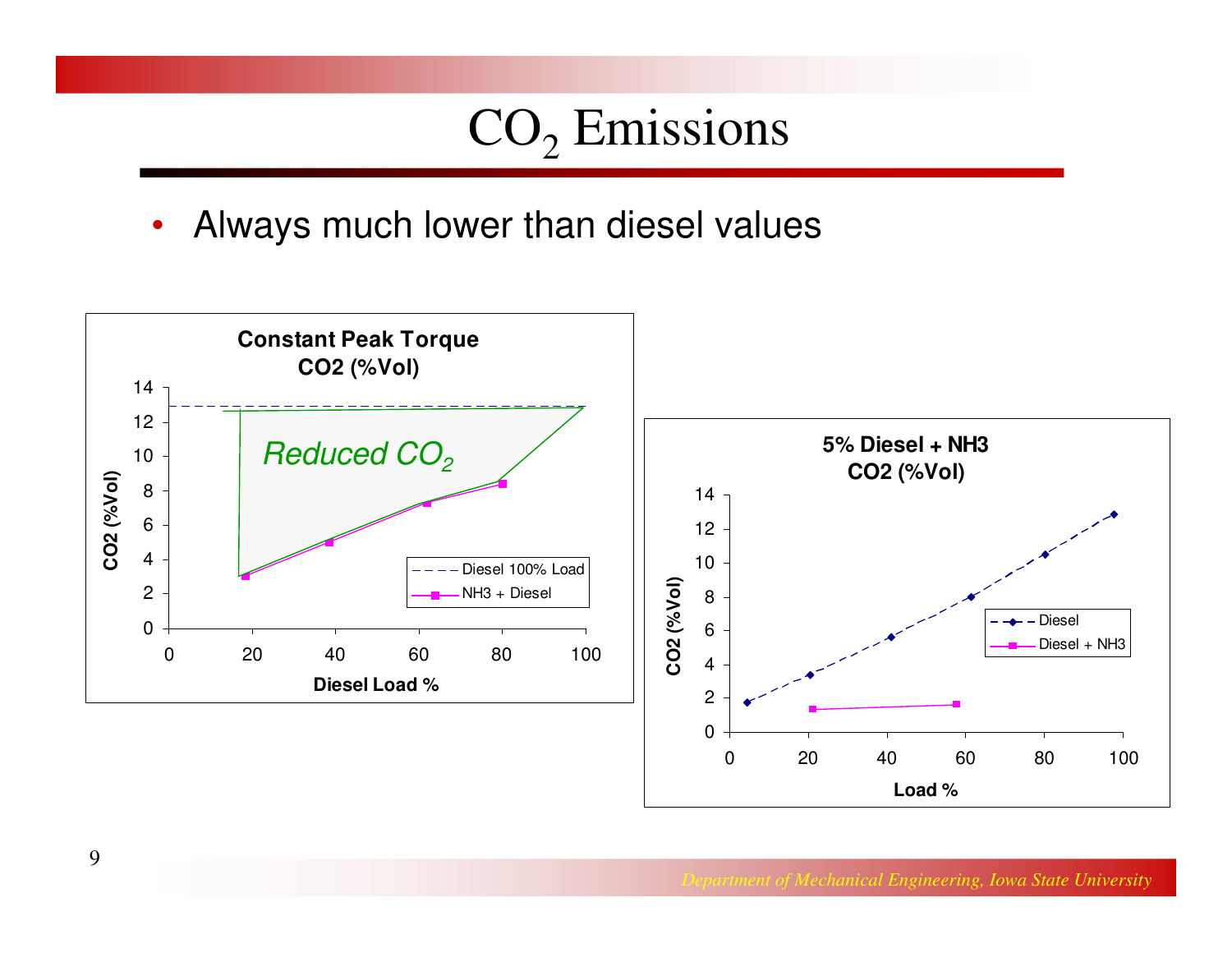### NO Emissions

- • Ammonia can poison NO converter
	- •Replace material from COM-03 to COM-GC3
	- •This "glassy carbon" is resistant to such poisoning
- Thermal NO & fuel-bound NO

![](_page_9_Figure_5.jpeg)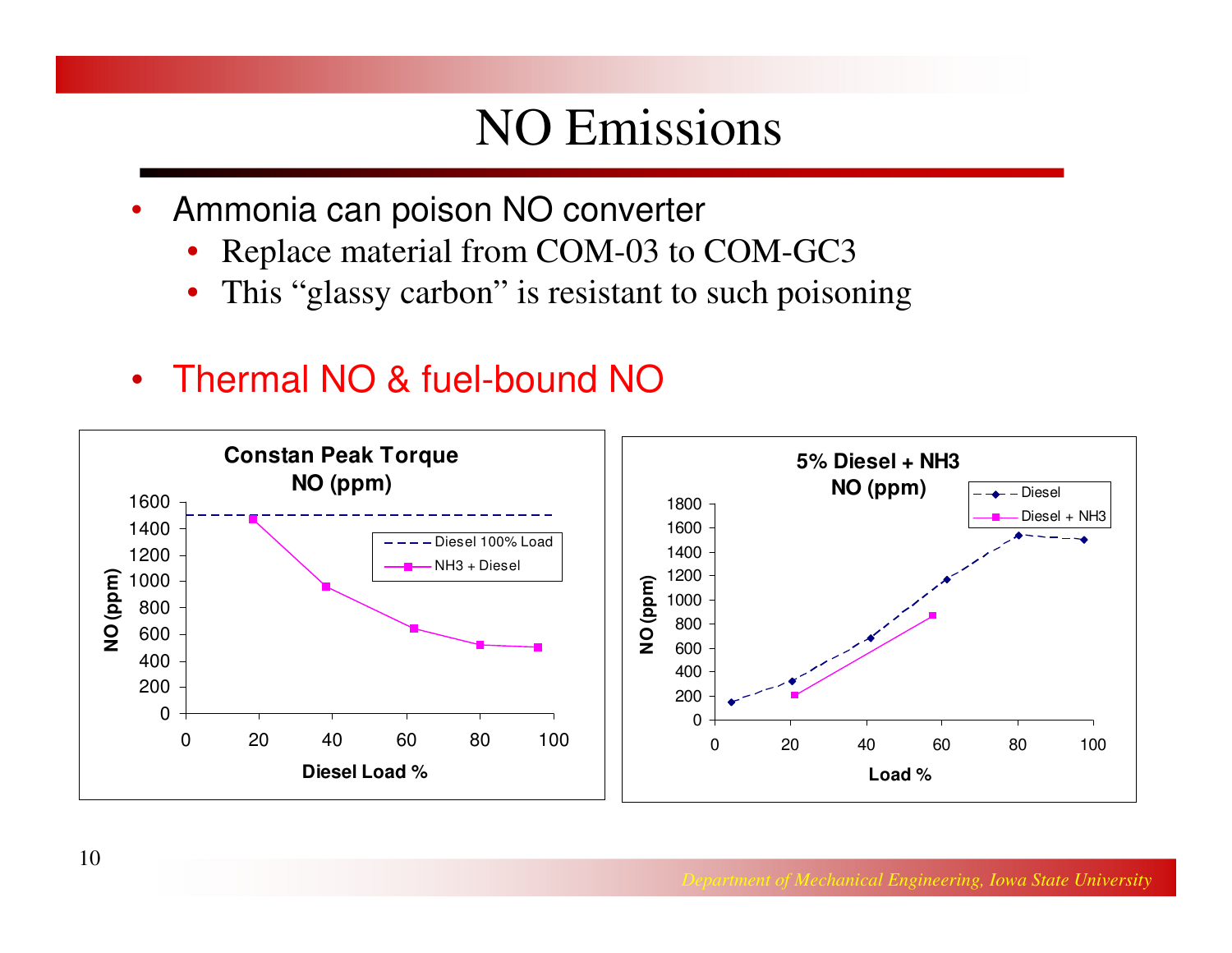### Hydrocarbon Emissions

- $\bullet$  Hydrocarbons are higher
	- Due possibly to incomplete combustion of diesel fuel caused by lower flame temperature of ammonia

![](_page_10_Figure_3.jpeg)

![](_page_10_Figure_4.jpeg)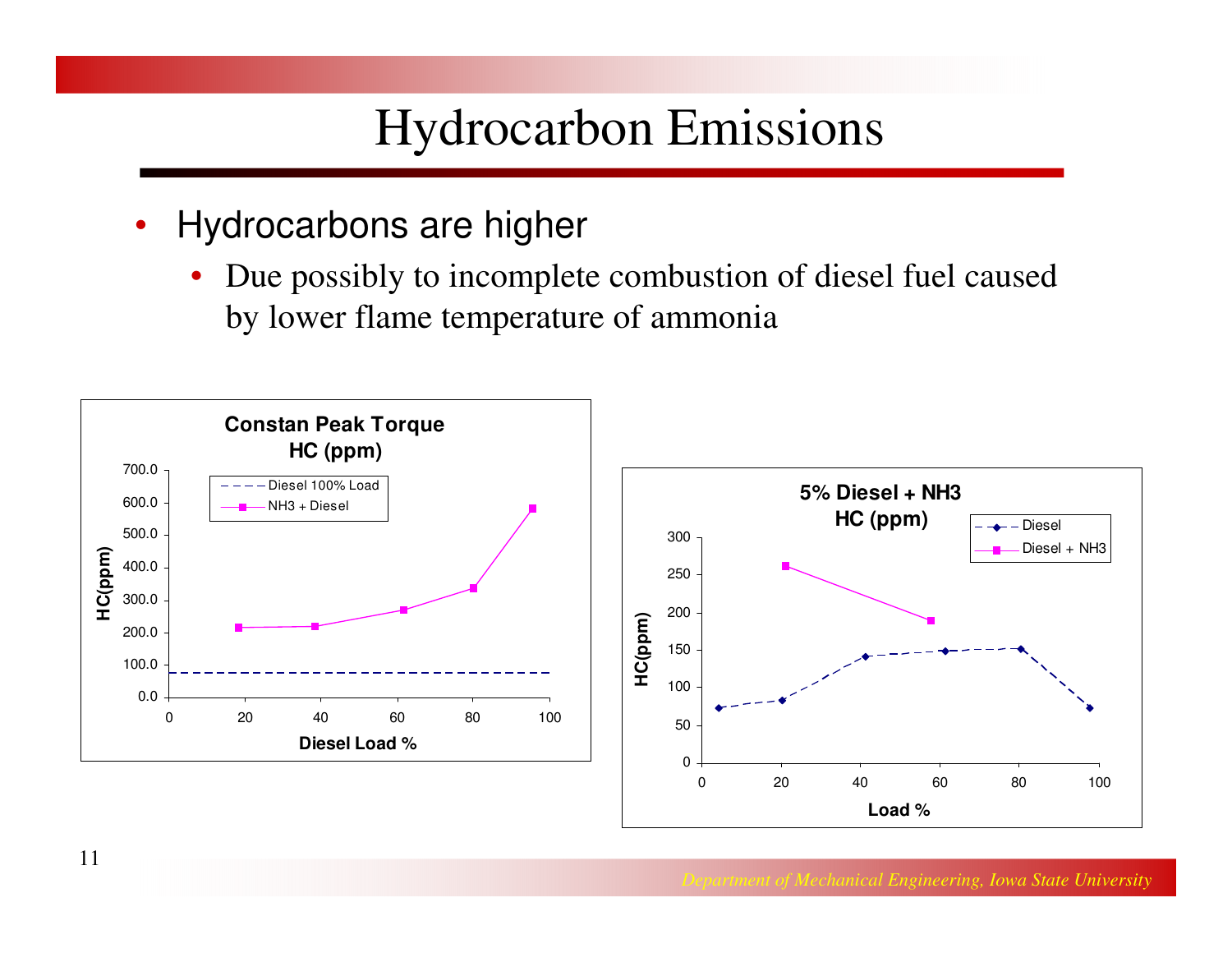#### Soot Emissions

•Soot emissions vary depending on fueling rates

![](_page_11_Figure_2.jpeg)

![](_page_11_Figure_3.jpeg)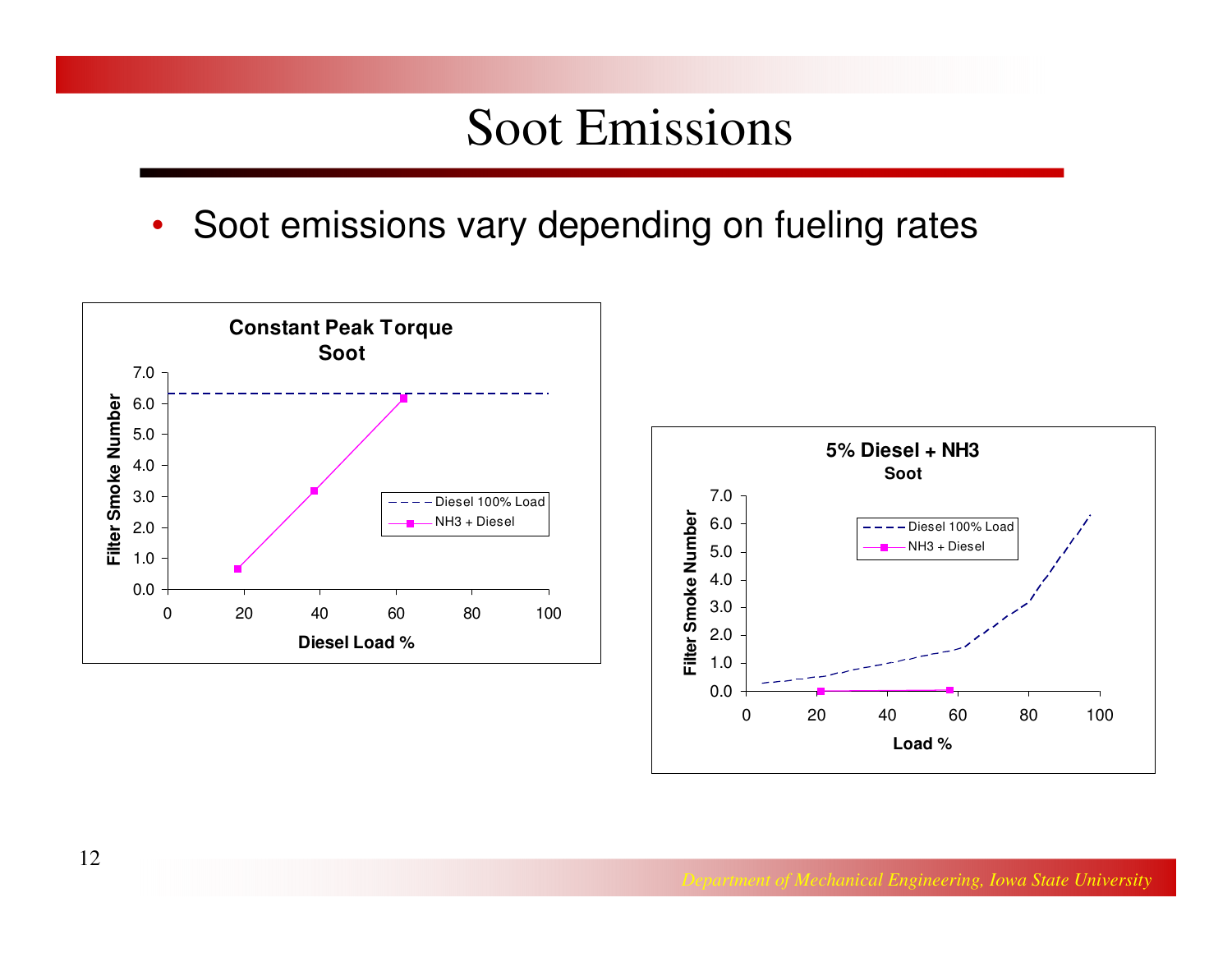# NH<sub>3</sub> Exhaust Concentrations

- $\bullet$ • Concentrations vary depending on  $NH<sub>3</sub>$  fueling rate
- •• Further study is required to reduce  $NH<sub>3</sub>$  emissions.

![](_page_12_Figure_3.jpeg)

This strategy might not be feasible not sufficient diesel energy to initiate combustion.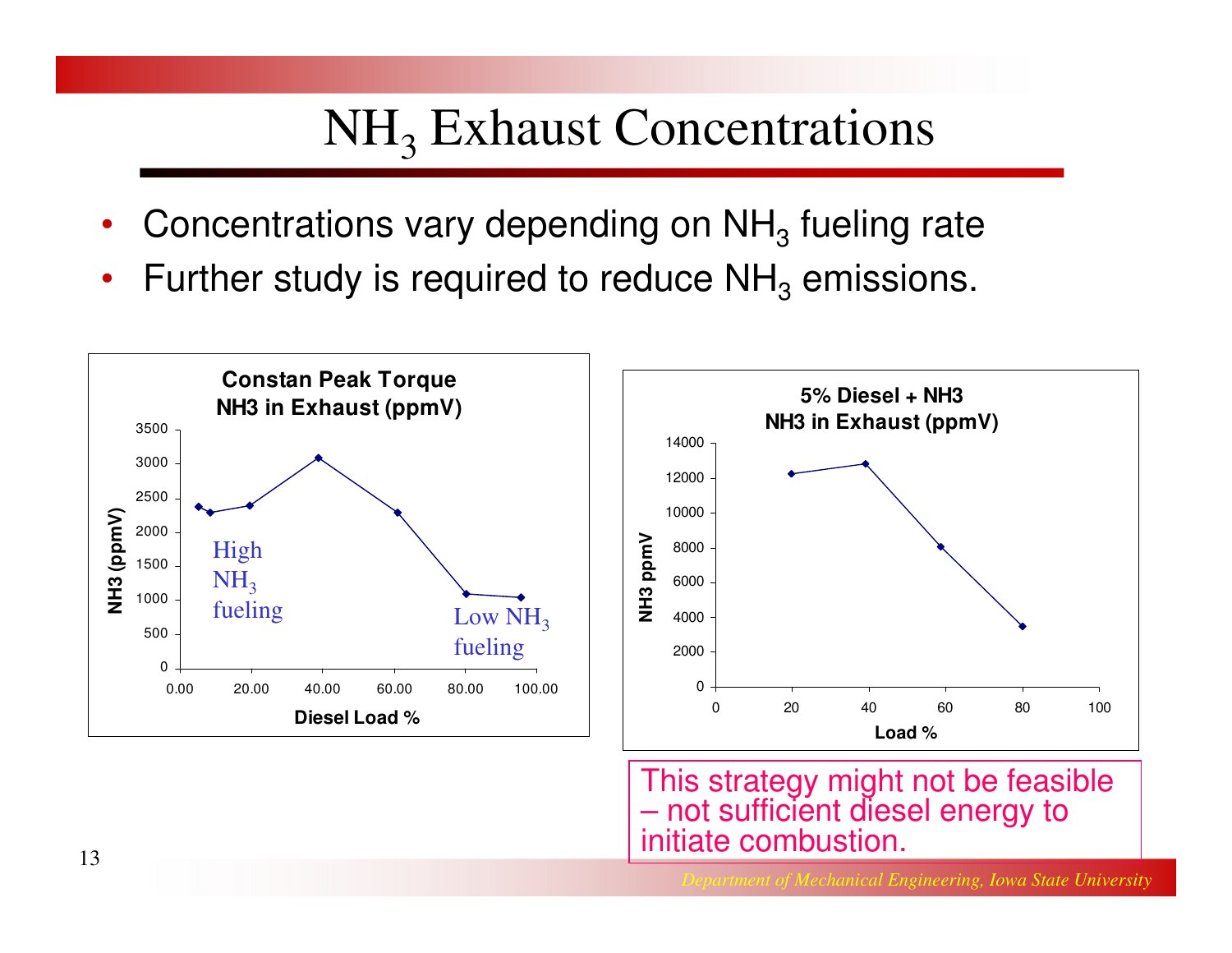# NH<sub>3</sub> Intake/Exhaust Concentration

 $\bullet$ Constant torque conditions

![](_page_13_Figure_2.jpeg)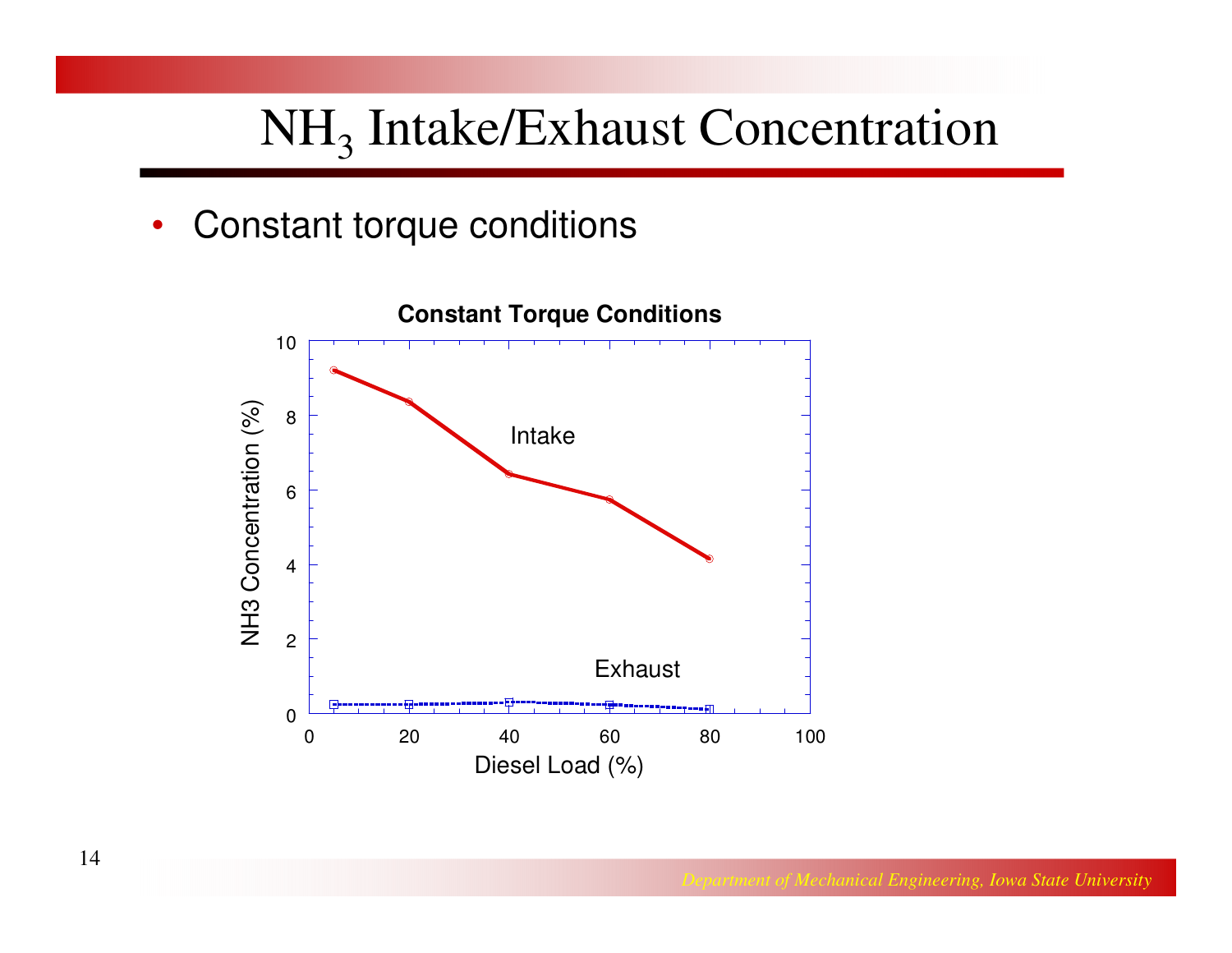# $NH<sub>3</sub>$  Combustion Efficiency

 $\bullet$ Constant engine torque conditions

![](_page_14_Figure_2.jpeg)